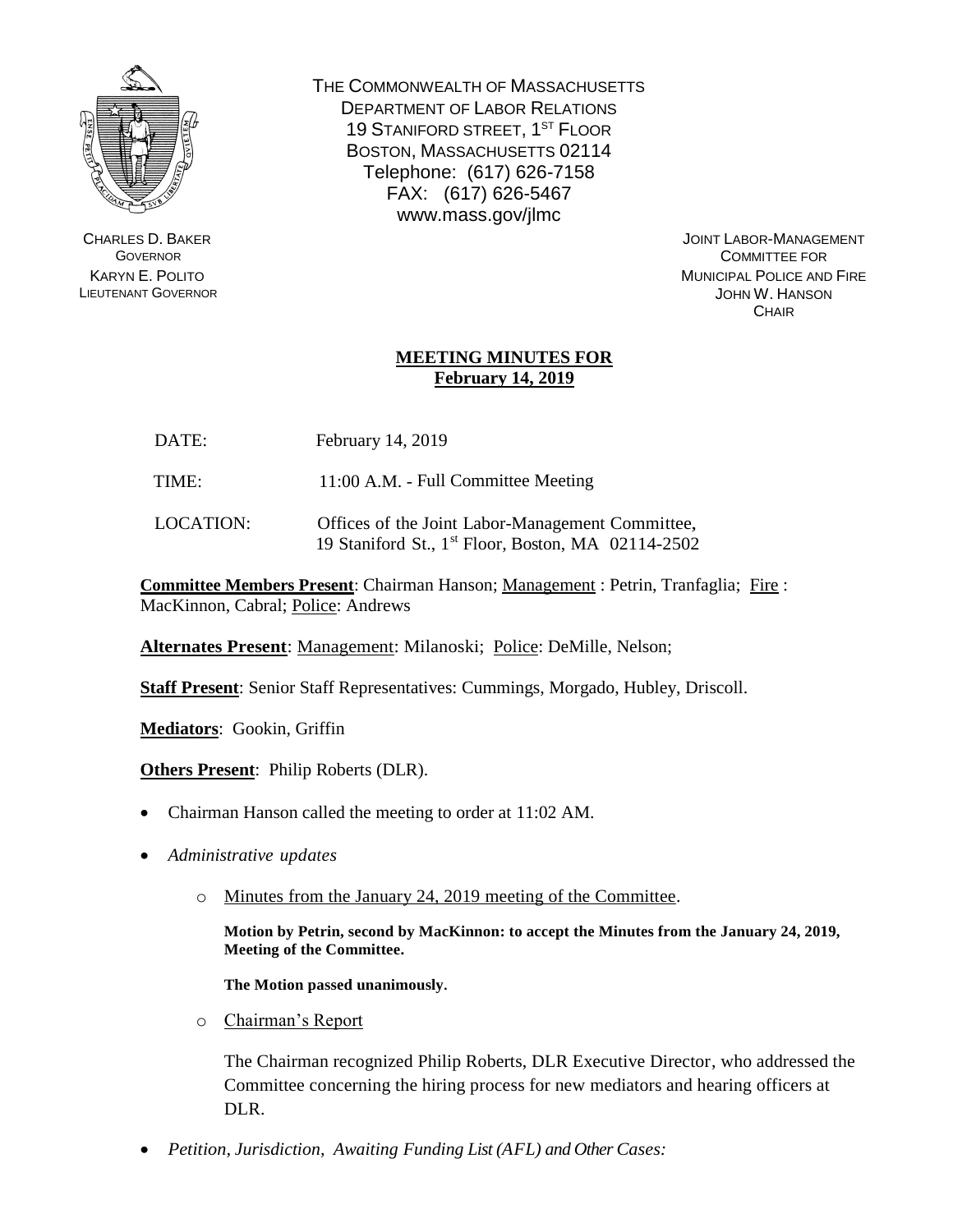|                   | <b>Case Number Organization</b> | <b>Mediator/Sr. Staff</b> | <b>Topic/Vote/Action</b>  |
|-------------------|---------------------------------|---------------------------|---------------------------|
| $\bullet$ 18-6905 | Dracut Fire                     | JOEH, DJM                 | Vote to Take Jurisdiction |

Mr. Morgado briefed the Committee on the status of the case.

**Motion by MacKinnon, second by Petrin: to take jurisdiction in the case of the Dracut Firefighters, Local 2586, IAFF and the Town of Dracut, JLM-18-6905.**

**The motion passed unananimously.** 

**Motion by MacKinnon, second by Petrin: to assign the following Committee members to the case of the Dracut Firefighters, Local 2586, IAFF and the Town of Dracut, JLM-18-6905: Keene/M. Reddy for Fire and Yanakakis for Management or substitutes as so designated and approved by the Fire and Management Chairs respectively.**

**The Motion passed unanimously.**

18-6956 Cambridge Fire JOEH, GD Vote to Take Jurisdiction

Mr. Hubley briefed the Committee on the status of the case.

**Motion by MacKinnon, second by Petrin: to take jurisdiction in the case of Cambridge Firefighters Local 30, IAFF and the City of Cambridge, JLM-18-6956.**

**Motion by MacKinnon, second by Petrin: to assign the following Committee members to the case of Cambridge Firefighters Local 30, IAFF and the City of Cambridge, JLM-18-6956: M.Reddy / MacKinnon for Fire and Dean Mazzarella for Management or substitutes as so designated and approved by the Fire and Management Chairs respectfully.**

**The Motion passed unanimously.**

18-6972 Woburn Fire JOEH, GD Tentative Agreement

Mr. Hubley briefed the Committee on the status of the case and reported that the parties had reached a settlement.

19-7069 Lynn Fire JOEH, DJM Jurisdiction

Mr. Morgado briefed the Committee on the status of the case. Mr. Hanson noted that the Legislature has passed special legislation specific to the City of Lynn that may have an effect on the case.

**Motion by MacKinnon, second by Petrin: to take jurisdiction in the case of Lynn Firefighters Local 739, IAFF and the City of Lynn, JLM-19-7069.**

**The Motion passed unanimously.**

**Motion by MacKinnon, second by Petrin: to assign the following Committee members to the case of Lynn Firefighters Local 739, IAFF and the City of Lynn, JLM-19-7069: Colbert/MacKinnon for Fire and Dean Mazzarella for Management or substitutes as so designated and approved by the Fire and Management Chairs respectfully.**

**The Motion passed unanimously.**

|  | 17-6002 | <b>Newton Superiors</b> | EFB, DC, GD | Vote to Arbitration |
|--|---------|-------------------------|-------------|---------------------|
|--|---------|-------------------------|-------------|---------------------|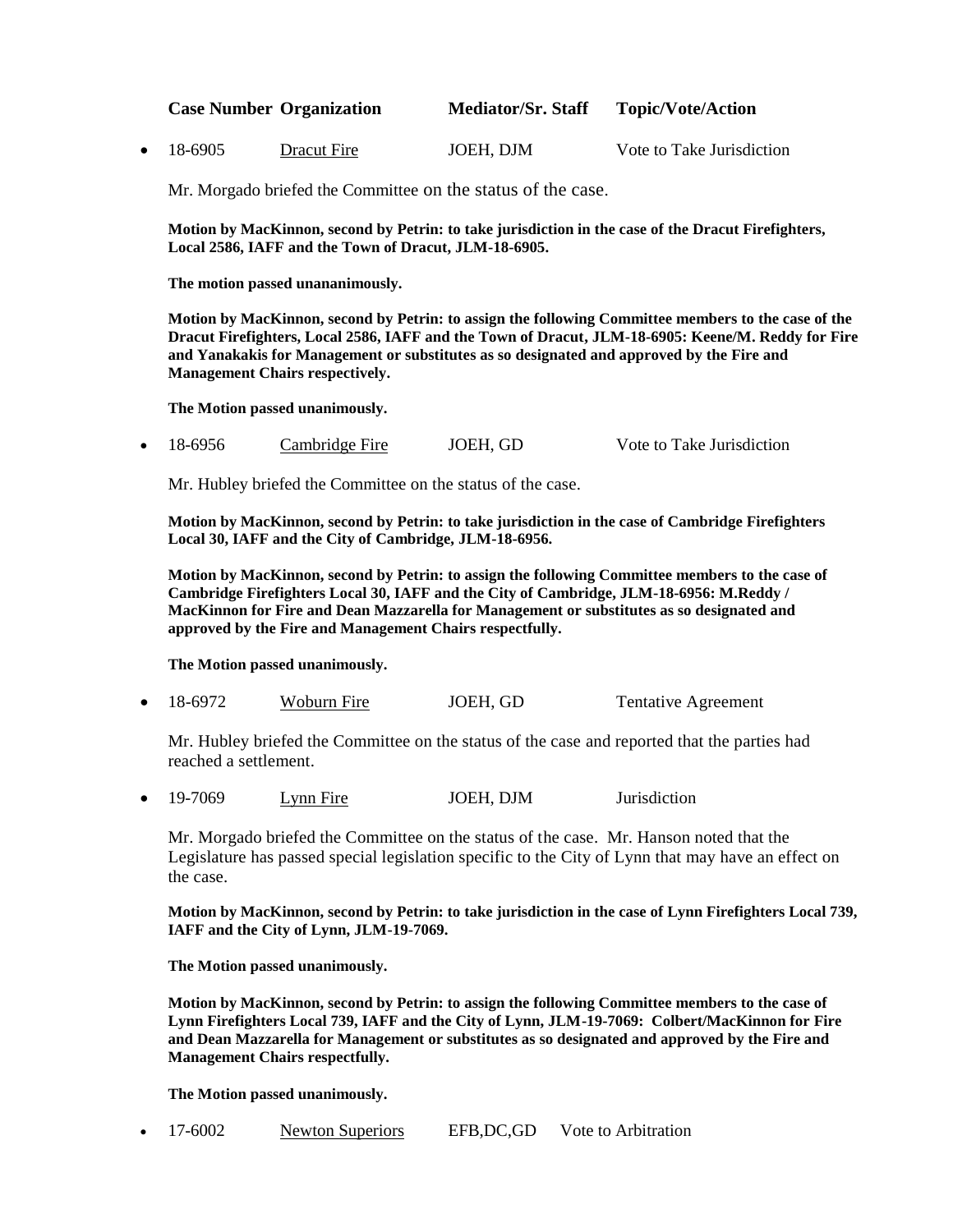Mr. Cummings briefed the Committee on the status of the case.

**Motion by Andrews, second by Petrin: in the matter of the Newton Police Superior Officers Association and the City of Newton, JLM-17-6002, the Committee finds that there is an apparent exhaustion of the processes of collective bargaining which constitutes a potential threat to public welfare and that the Committee vote to send this case to arbitration by a tripartite panel consisting of Michael Perreira (Labor) and Dean Mazzarella (Management) and/or other Committee members and/or senior staff that may be substituted as necessary by the respective Labor and/or Management Chairs pursuant to the rules, policies, and procedures of the Committee, and any other applicable provisions of law, and a neutral selected in accordance with the Committee's rules, policies and procedures, on an issue by issue basis, with said issues having been identified at the January 23, 2019, hearing held pursuant to Section 1, Subsection 3(a), of Chapter 589 of the Acts of 1987.**

**The Motion passed unanimously.**

18-6558 Kingston Superiors JG,JOEH, GD Vote to 3(a)

Mr. Hubley and Mr. Griffin briefed the Committee on the status of the case.

**Motion by Andrews, second by Petrin: the Committee finds that the issues involving the successor collective bargaining agreement, in the matter of the Kingston Superior Officers Association, FOP Lodge 30 and the Town of Kingston, JLM-18-6558, have remained unresolved for an unreasonable period of time resulting in the apparent exhaustion of the process of collective bargaining, and that the Committee vote to hold a hearing pursuant to Section 1, subsection 3(a), as set forth in Chapter 589 of the Acts of 1987, with the panel members consisting of DeMille (Labor) and Frederickson (Management), or other Committee members and/or senior staff that may be substituted as necessary by the respective Labor and/or Management Chairs pursuant to the rules, policies, and procedures of the Committee, and any other applicable provisions of law, with said panel to be chaired by John Hanson.** 

**The Motion passed unanimously.**

18-6566 Hudson Fire JG, JOEH, GD Vote to 3(a)

Mr. Morgado briefed the Committee on the status of the case.

**Motion by MacKinnon, Second by Petrin: the Committee finds that the issues involving the successor collective bargaining agreement, in the matter of Hudson Firefighters, Local 1714, IAFF and the Town of Hudson, JLM-18-6566, have remained unresolved for an unreasonable period of time resulting in the apparent exhaustion of the process of collective bargaining, and that the Committee vote to hold a hearing pursuant to Section 1, subsection 3(a), as set forth in Chapter 589 of the Acts of 1987, with the panel members consisting of Craig Long (Labor) and Kathleen Johnson (Management), or other Committee members and/or senior staff that may be substituted as necessary by the respective Labor and/or Management Chairs pursuant to the rules, policies, and procedures of the Committee, and any other applicable provisions of law, with said panel to be chaired by John Hanson.**

**The Motion passed unanimously.**

18-6622 Sudbury Fire GD,JOEH Tentative Agreement

Mr. Hubley briefed the Committee and reported that the Parties have reached a settlement.

18-6809 Ware Fire JOEH,DJM Tentative Agreement

Mr. Morgado briefed the Committee and reported that the Parties have reached a settlement.

18-6893 Medford Fire CG, JOEH, GD Vote to 3(a)

Ms. Gookin briefed the Committee on the status of the case.